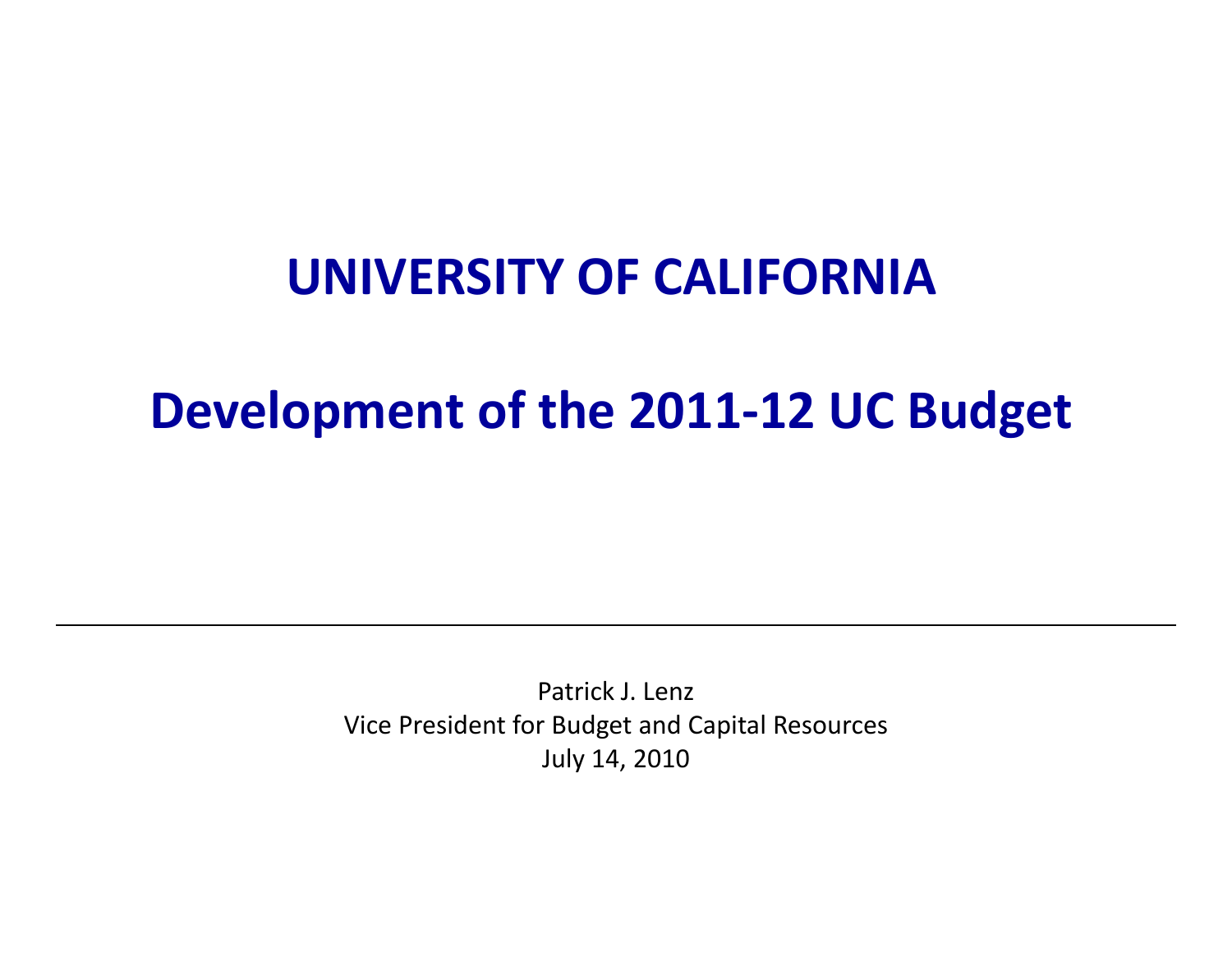### **2011‐12 State Budget Assumptions**

- 2010‐11 State Budget: \$20 billion deficit
- Closing the budget gap: Dependent on reduction in state funding commitments or additional state General Fund revenue
- Economic recovery remains slow
- • Sun‐setting of more than \$8 billion in temporary tax revenue in 2011‐12 fiscal year
- New Governor, partially new Legislature: Approach to balancing the State budget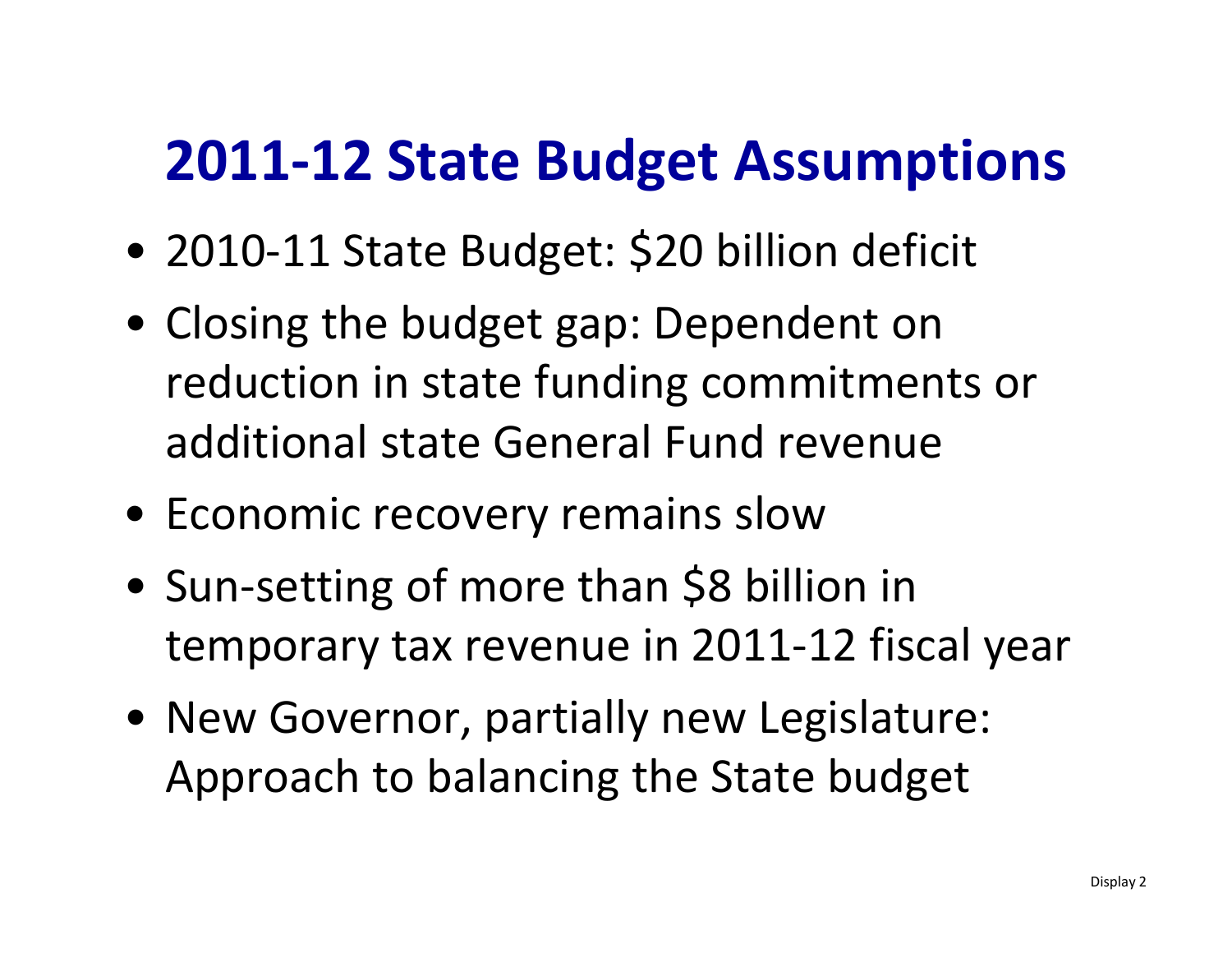## **Outlook for 2011‐12**

- Temporary Tax Increases to Sunset
	- – Vehicle License Fee \$1.6 B – Sales $$4.8 B$ - Personal Income Tax \$2.1 B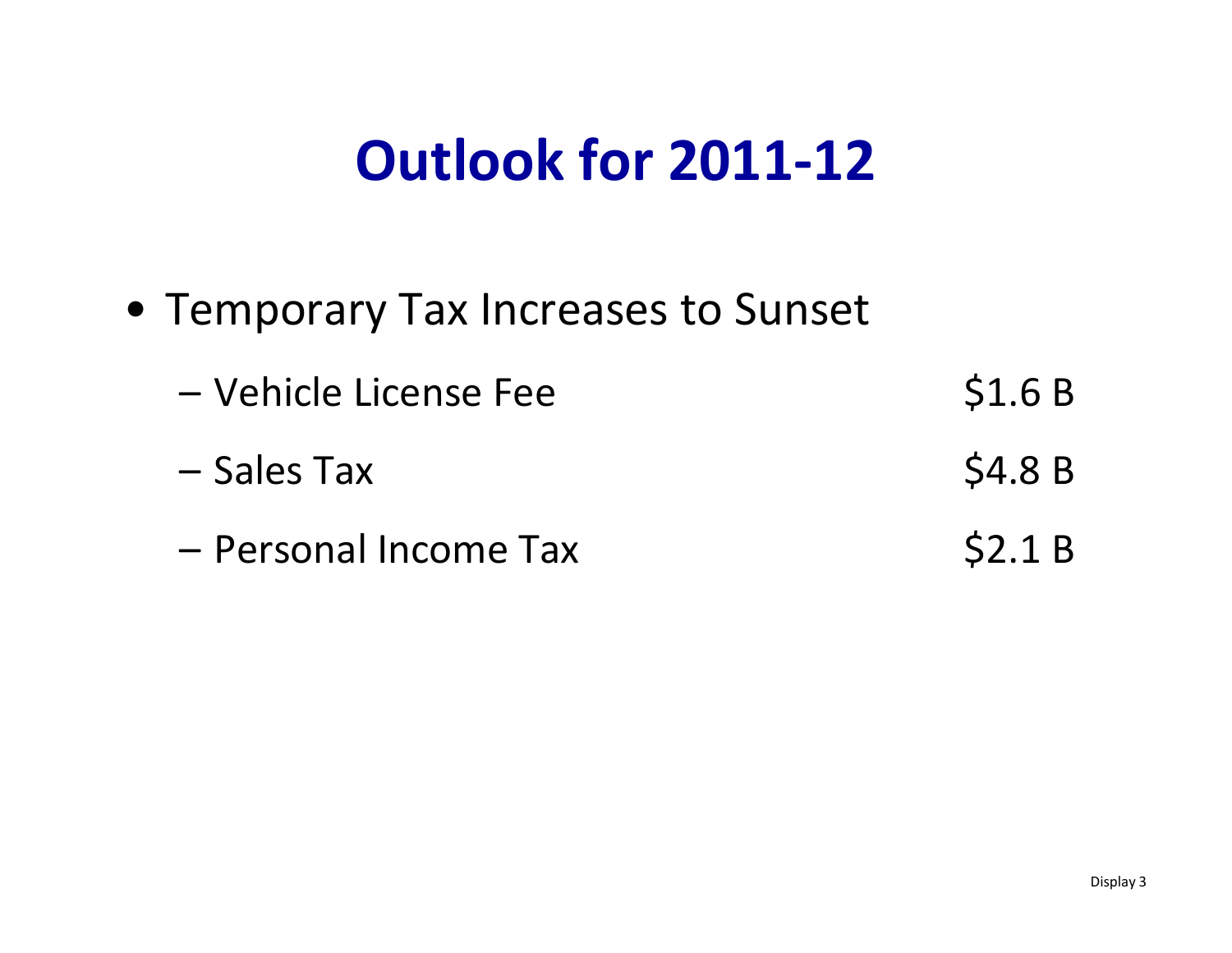# **2010‐11 UC Budget Gap**



Dollars in millions.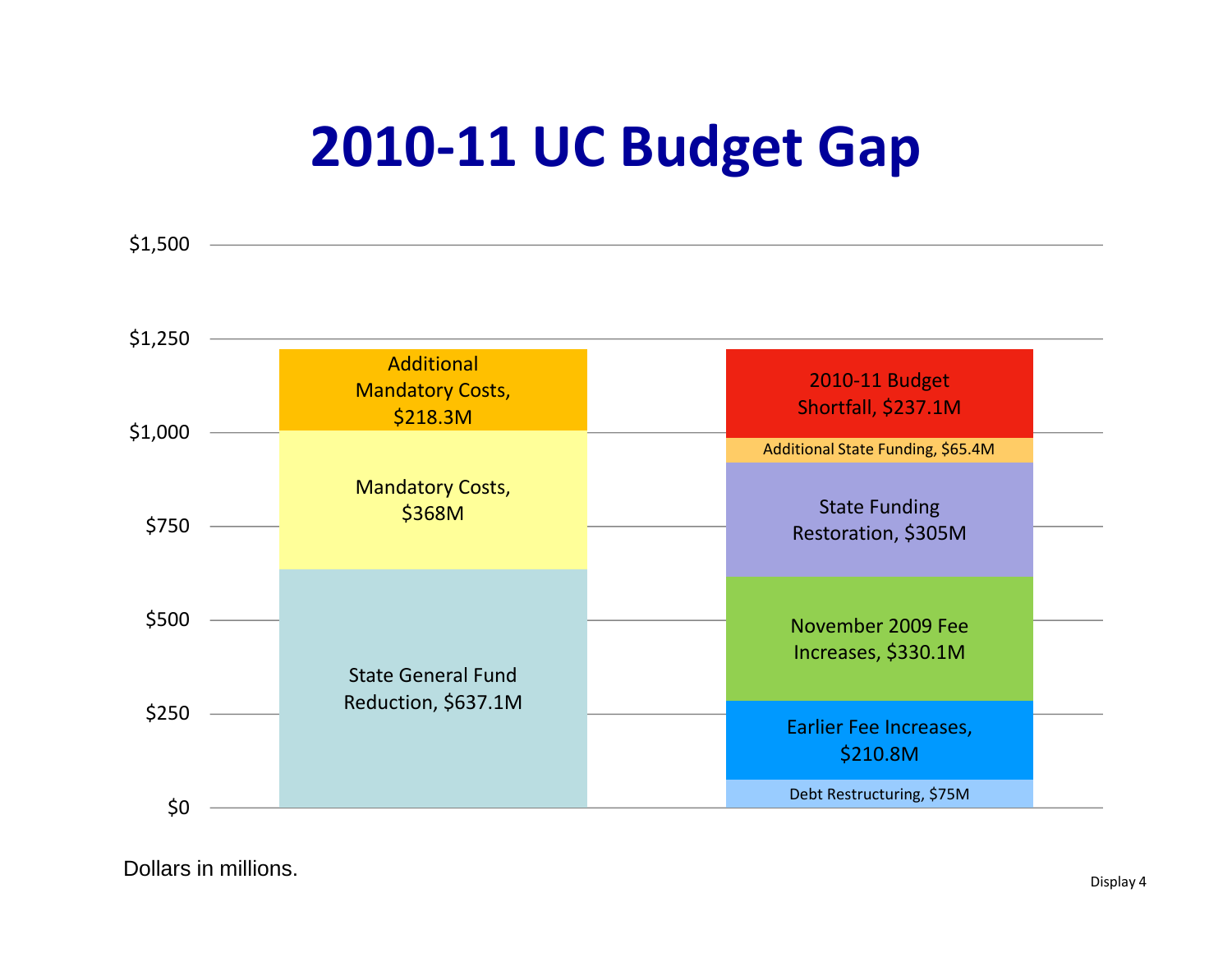# **2011‐12 UC Budget Gap**



Dollars in millions. The contract of the contract of the contract of the contract of the contract of the contract of the contract of the contract of the contract of the contract of the contract of the contract of the contr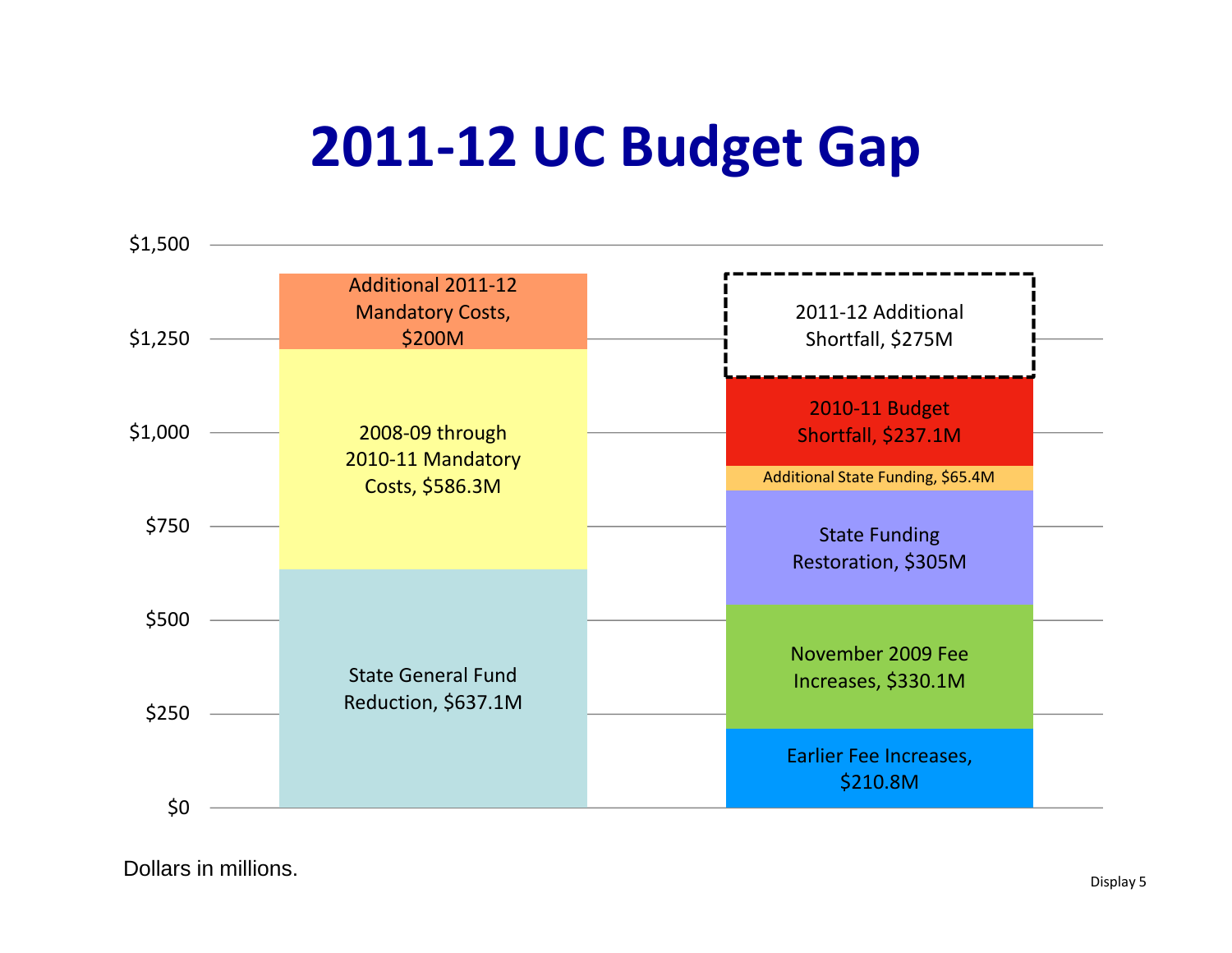### **State‐supported Enrollment**

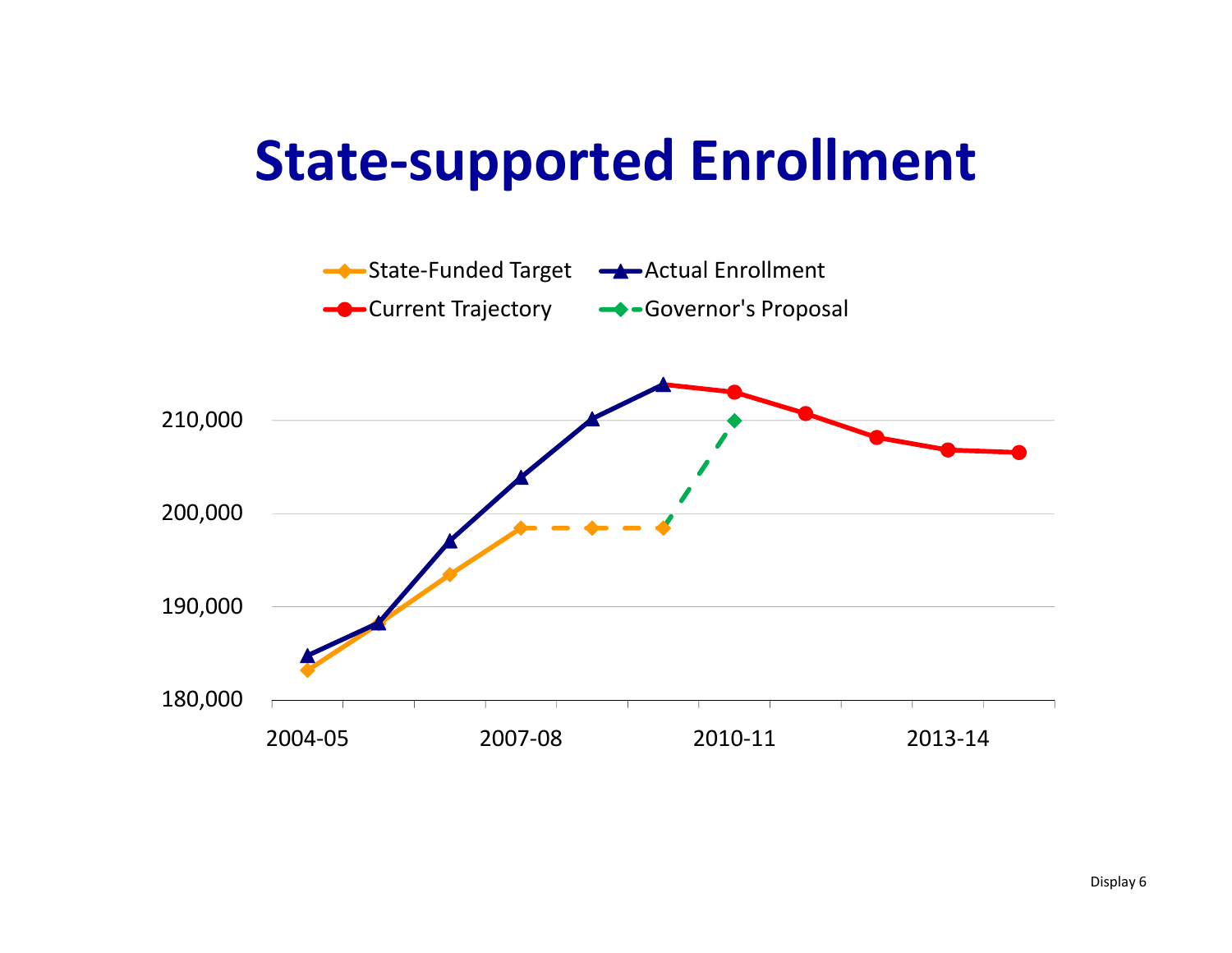## **2011‐12 UC Budget, Cost Increases**

- Academic Merit Increases  $\sim$  \$27.7 M
- Employee Health Benefits up to \$36.6 M
- Annuitant Health
- Retirement Contributions
- Purchased Utilities  $\sim$ \$6.7 M

 $\sim$ \$10.5 M

\$58‐87 M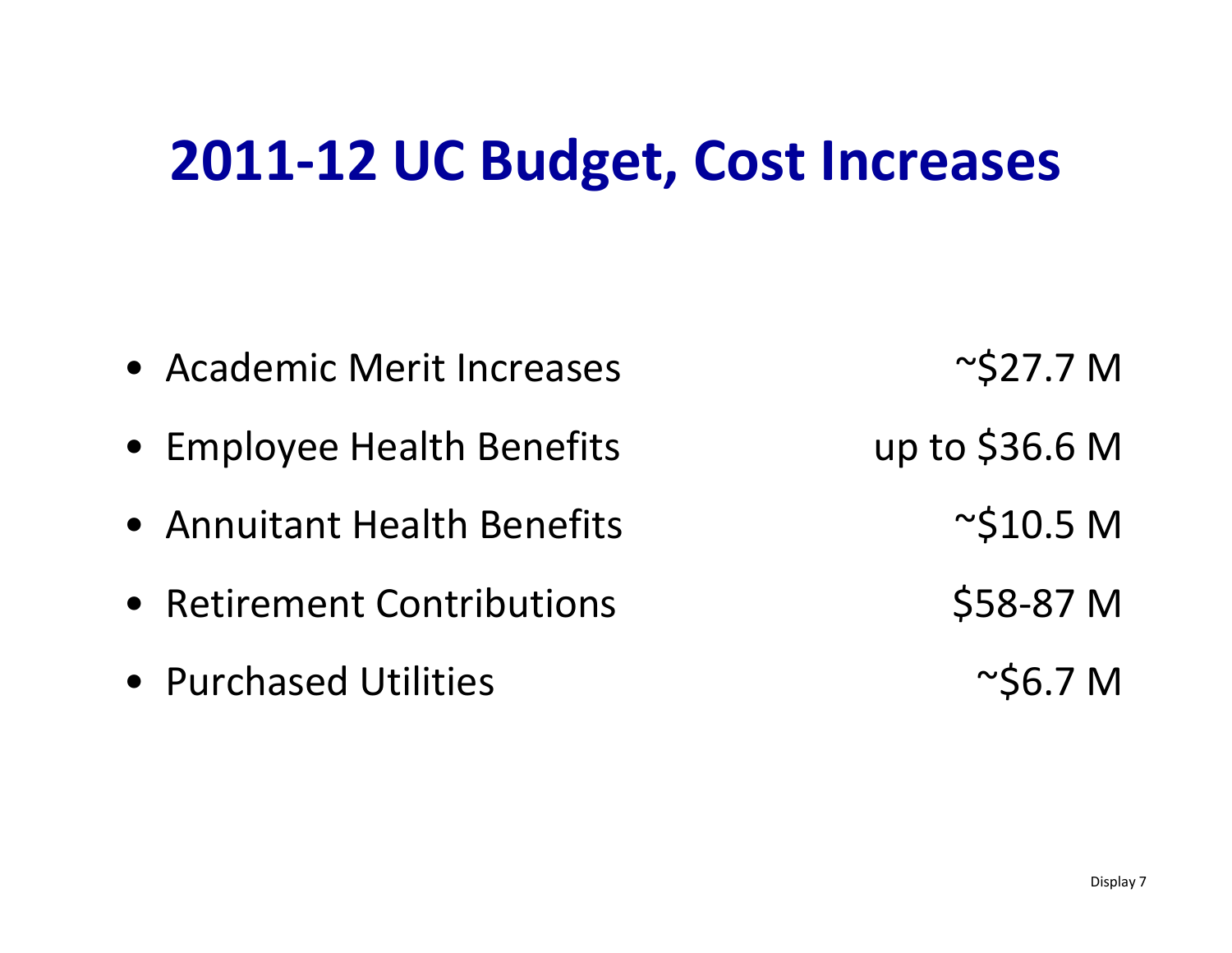## **2011‐12 UC Budget, Cost Increases**

| • Collective Bargaining Agreements    | $\sim$ \$8.6 M  |
|---------------------------------------|-----------------|
| (AFSCME, UPTE)                        |                 |
| • Potential Employee Salary Increases | \$29-58 M       |
| • Non-salary Price Increases          | $\sim$ \$18.0 M |
| • Enrollment Growth                   |                 |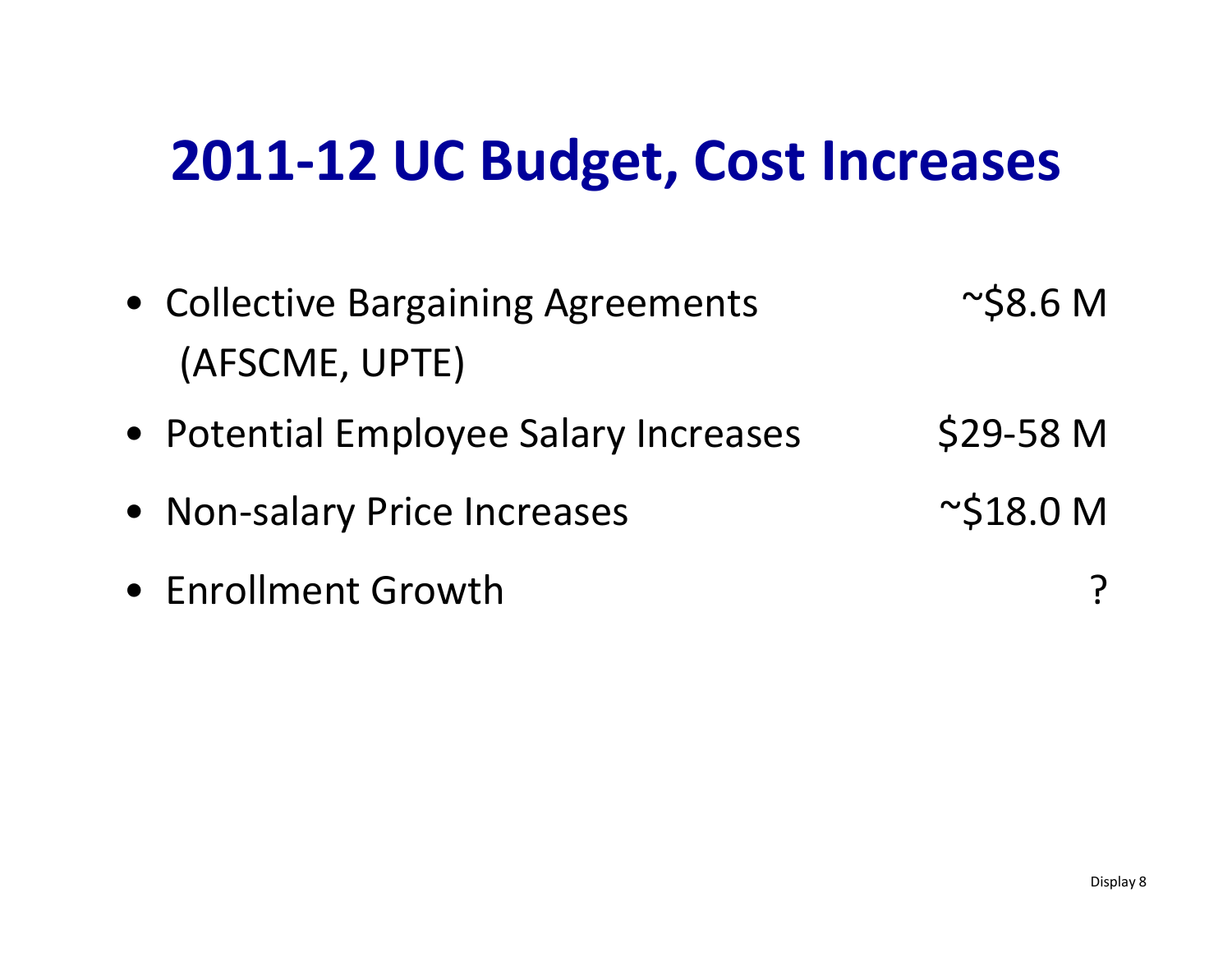# **2011‐12 State Capital Budget**

- November 2010 ‐ General Obligation Bond, K‐12 & Higher Education
- AB 220 (Brownley): <sup>K</sup>‐<sup>12</sup> & H.E., \$6.1B, <sup>2</sup>‐year bond – $-$  \$175 M per year for UC
- SB <sup>271</sup> (Ducheny): H.E. only, \$8.6B, <sup>4</sup>‐year bond
	- –\$450 <sup>M</sup> per year for UC general campus projects
	- –\$100 <sup>M</sup> per year for UC medical education purposes
- Lease Revenue Bonds remain "back‐up plan"